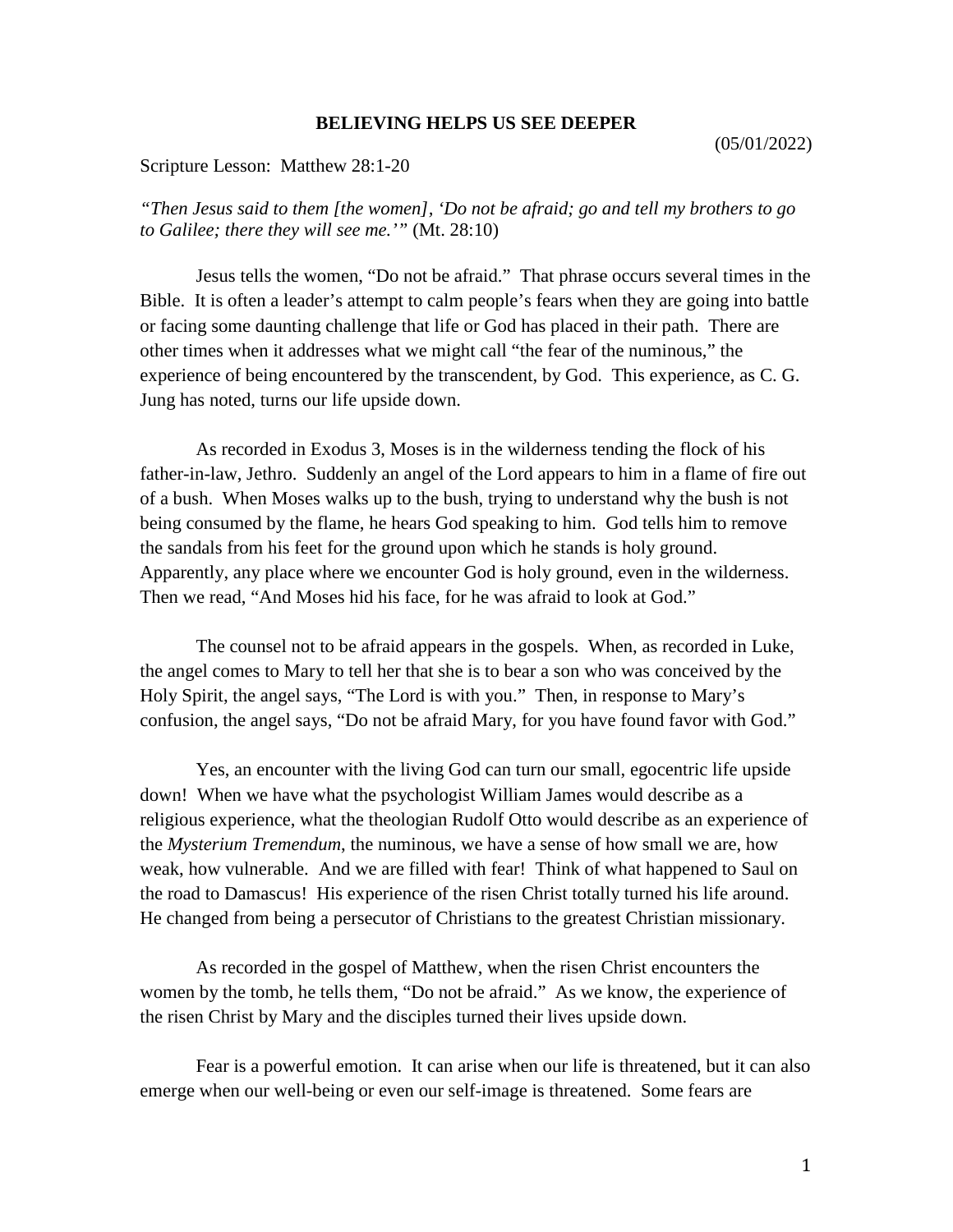realistic; others are neurotic. General George Patton said, "There is a time to take counsel of your fears, and there is a time to never listen to any fear." Unfortunately, he doesn't tell us which time is which.

Throughout the past  $2 \frac{1}{2}$  years, most of us have experienced some degree of fear. We have lived through a worldwide pandemic that has claimed the lives of a million people in our country and over six million people around the world. We realized that our loved ones could be the carriers of our death and vice versa. We experienced our vulnerability, realizing how arbitrary national boundaries are in a global economy. We lost loved ones in our families and in our church, some of whom died alone because of pandemic restrictions. Not only is the pandemic not over, the politicization of our response, coupled with our ambivalent commitment to making sacrifices for the common good, falls short of heartening. We wonder what will happen should a more lethal variant be loosed on us in the future.

Most of us remember times when, as a child, we experienced fear. We were afraid of what we saw or what we thought we saw. When our parents fought, we were afraid that our personal security was threatened. We feared being bullied, especially if we were members of a minority group that was the object of prejudice, hostility, and discrimination. These fears sometimes found expression in nightmares that haunted us after we awoke. You may not remember your own nightmares, but if you had children, you might remember theirs, particularly if what they experienced could be classified as night terrors.

When we remember that a dream is a real experience, a psychic event that registers in consciousness, it is easy to see why dreams seem so real. What happens to us when we dream becomes a part of us just like what we experience when we are awake. There is only a short step from having a monster, a witch, or a dinosaur chasing us in a dream to the belief that the monster is really under our bed.

When our son Corey was in the third grade, he brought home a very good report card. This was not unusual; Corey is a very intelligent person and an accomplished minister; he now reads even more than I do. But that's not the point. The point is that, as a reward for his excellent report card, I told him I would take him to see any movie he wanted. Without a moment's hesitation, Corey said that he wanted to see the movie*, Jaws*.

Darlene didn't think this was a good idea. On that occasion I didn't listen to her. That has happened on several other occasions throughout our marriage, at least according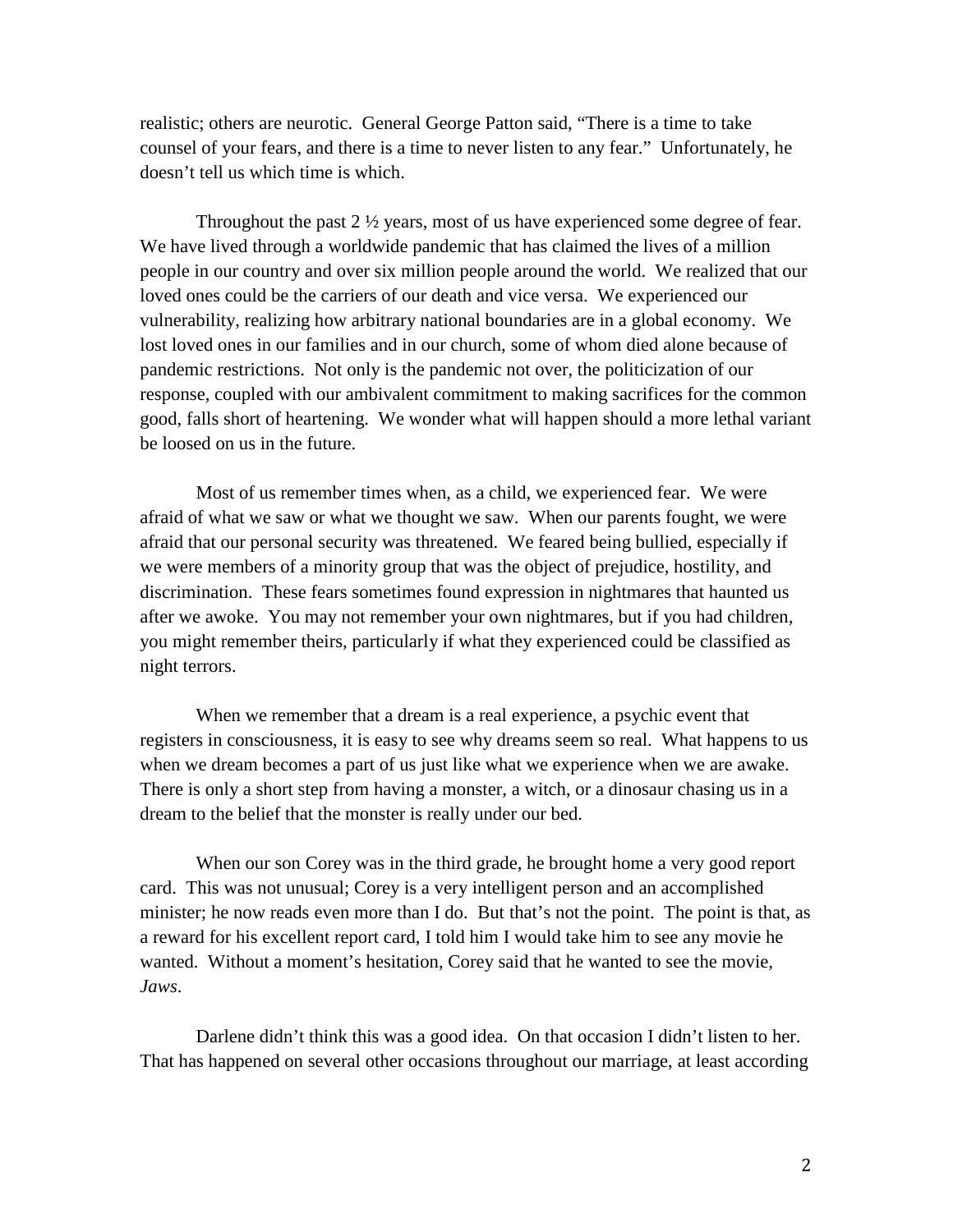to her. But, again, that's not the point. The point is that I told her that she was being an overprotective mother and that Corey could handle it just fine.

This sermon is part confession and part apology (though both are coming a little late). Darlene was right and I was wrong. It did not turn out to be a good idea. Corey had terrible nightmares for at least six months. I didn't have nightmares, but I have never been as comfortable in deep water as I was before I saw that movie.

The following summer we were vacationing on one of the Rangeley Lakes. One day I decided to swim out to a little island that was no more than 50 yards from the dock. As I got out into deep water, I felt a wave of fear sweep over me. I swam faster and faster! I honestly believe I could have competed at an Olympic level on that swim! I kept telling myself not to be stupid: sharks are salt-water creatures; they don't live in lakes. But then a little voice whispered in my ear: "But what about barracudas?" Since I didn't know enough about barracudas to be certain that they could not somehow take up residence in a lake, I was really scared!

When he was four years old, our son Jay was afraid that dinosaurs lurked under his bed. I remember the night when Darlene and I told him that there couldn't be any dinosaurs under his bed since dinosaurs died out thousands of years ago. Jay said, "You mean they're extinct?" I said, "If you're smart enough to know what the word "extinct" means, you're smart enough to know that there aren't any dinosaurs under your bed." I'm not sure this was an example of good parenting, but it worked! The dinosaurs disappeared.

The point is that just as there is a connection between seeing and believing, there is a connection between believing and seeing. Believing can help us see what is there and, like the dinosaurs under our bed, also what is not there. Here I think of QAnon and other conspiracy theories that poison and polarize our society.

When Mary and the other disciples see the risen Christ, they grasp the power of the resurrection. When Thomas feels the nail holes in Jesus' hands, he realizes that the one who stands before him is Jesus. Jesus says to him, "Thomas, have you believed because you have seen me? Blessed are those who have not seen and yet come to believe."

Jesus is describing us. We were not privileged to walk with him, to listen to his teachings, to observe his healing miracles. If we are to discover Jesus, we need to do so in a new way. We might discover him through the Bible, which contains the record of his time with us on earth in human form, or as the Holy Spirit, a presence both within us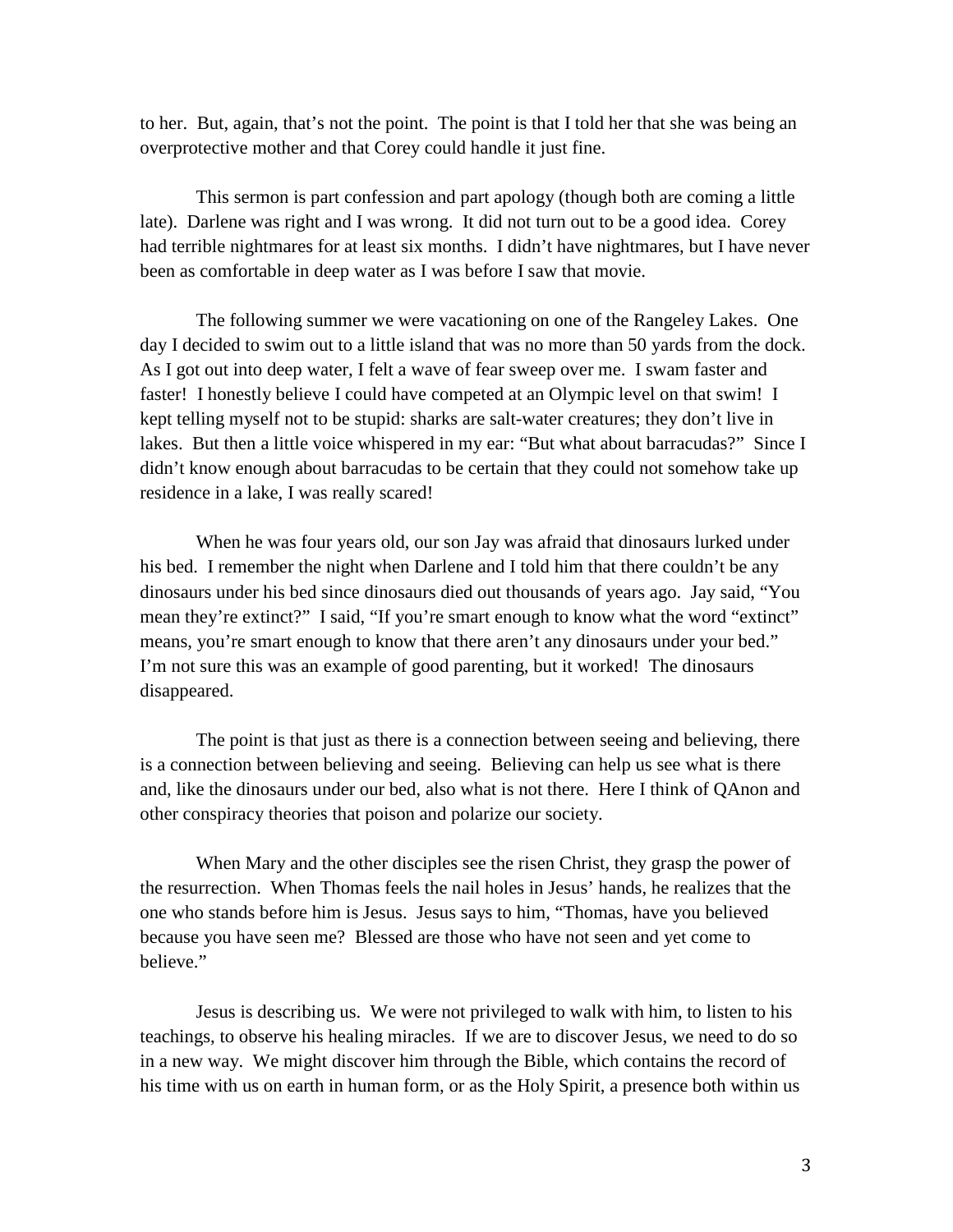and among us. Once we experience him this way our faith is strengthened. Then because of our belief in his presence, we can discover or rediscover him not only in worship but also in our everyday life.

Last week during my sermon I held up this little weave. For those of you who are connecting to this sermon online, the embroidery over plastic is approximately three inches high and nine inches long. At first glance, it appears as random white and green shapes. However, after a while you may be able to see the word "Jesus" stand out in green letters against a white background.

By the way, for those of you who are not here this morning but are reading this sermon or connecting to it online, I am incredibly handsome, physically fit, and I do not have a receding hairline.

Most of the people here last Sunday saw Jesus. I mean they saw the *word* "Jesus" in this embroidery. Of course, I hope that they also saw him in a deeper way than this! Once, when I used this illustration in a previous church; I mistakenly held the embroidery facing the wrong way. I could see the word Jesus on my side, but the congregation saw only random lines. That didn't go well! The people who were in church that Sunday thought that there was something wrong with them because they couldn't see Jesus. I didn't know what was wrong with them; I could see him quite clearly!

Last week Darlene said that it was easy to see the word "Jesus" from a distance, for example, from the choir loft. It occurred to me that we might be able to use this to recruit people to sing in our choir. We could tell them that it's easier to see Jesus if you're in the choir! However, it could also work against us. People might figure that the farther away they are from the pulpit, the more clearly they will be to see Jesus. They could use this to justify staying home on Sunday morning.

Like the word on this piece of embroidery, once you see it, you can find it again more easily. If you experience moments when you can't see it, you will keep looking. This is because you believe that it's there. So, seeing helps us to believe, but belief can help us see. Because we believe, we will be more open to Jesus' presence in our life and in other people. We will be able to discern how he is working for healing in the world.

The disciples went through a difficult period following the crucifixion. They were disheartened and afraid. They must have wondered if it had been a mistake to follow this man and take his teachings to heart. They were uncertain about the future, about whether the story had ended.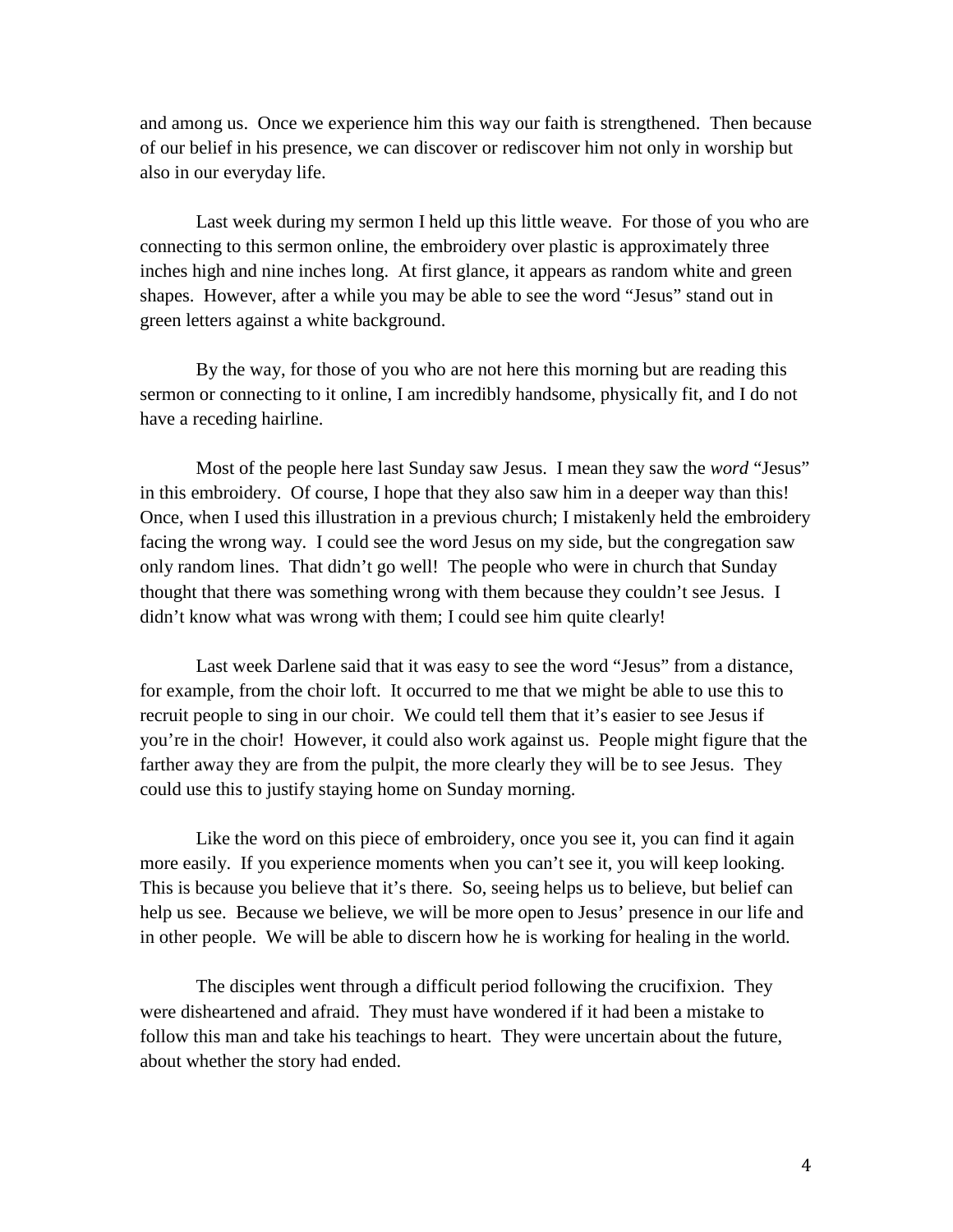As we know, the story had not ended! The story will never end because there was a resurrection! Mary Magdalene saw and heard her risen Lord by the side of the tomb. The disciples encountered him in the Upper Room. Because they saw, because they experienced the risen Christ, they finally understood and believed.

We need to remember, however, that not everyone saw the risen Christ. In fact, very few people saw him. Only those who were closest to him: Mary and the other disciples saw him. There is no record that even his mother saw him.

A skeptic would probably not accept the disciples' experiences as compelling evidence of the historicity of the resurrection. They would suggest that the disciples saw what they wanted to see—a clear case of what Sigmund Freud called hallucinatory wish fulfillment. Then again, skeptics view the world differently from believers. They are so focused on the negative that they fail to see the possible, even when the possible becomes a reality. It is true that there is no independent objective confirmation of the historicity of the resurrection. Yet we believe! So, we are either really stupid or really smart!

Of course, I think we are really smart! The reason why only some people could see the risen Christ was not because he was not present as a living reality in the world. It is because there are some realities, some dimensions of reality that can only be grasped through faith. The risen Christ was present to all and in all. However, only those who believed, who saw through the eyes of faith, could see him.

We do not believe in the resurrection because Mary saw the risen Christ by the tomb or because the disciples encountered him in Galilee. We believe because *we* have seen him and heard him. We have sensed his presence within us. We have heard his voice when we turn to him in prayer. We can experience his presence in our lives and in the world because we, like Mary and the other disciples, see through the eyes of faith.

Our faith does not cloud or distort our perception; it enables us to see more deeply into the mysterious reality of life. It enables us to sense God's presence even when we are going through difficult times. This explains why mystics can see things that we ordinary mortals cannot see. It is because they see through the eyes of a deeper faith.

Mary and the other disciples could see, could sense, and could experience their risen Lord in the most common everyday places, places like Galilee. We, too, can see, hear, and experience his presence in our everyday life. Because we believe, we can hear his words speak to us from the Bible; we can feel his comforting presence in times of prayer. Because we believe he lives in the world, we meet him in the most mundane places and activities. Our belief leads us to realize that whatsoever we do to the